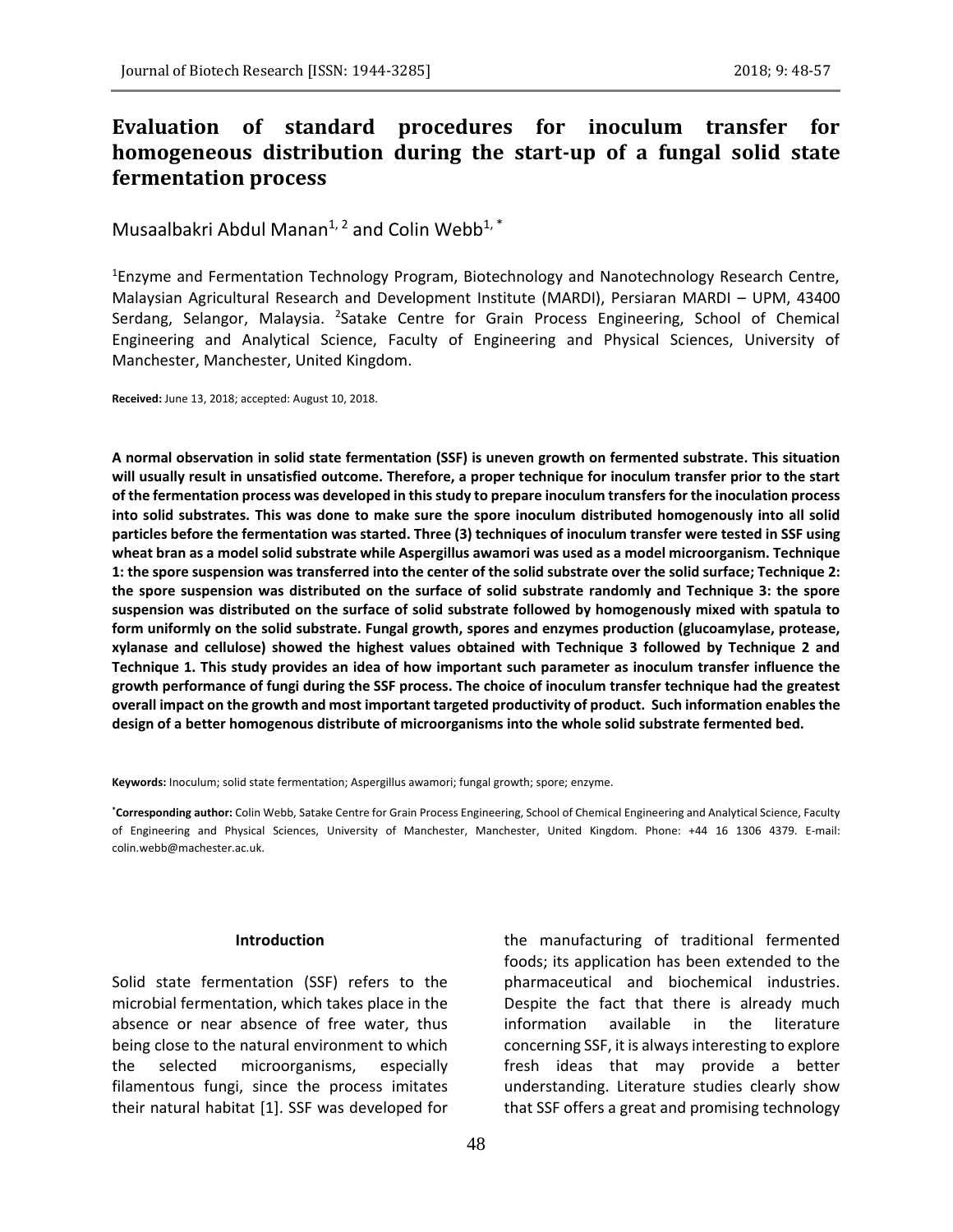

**Figure 1.** Some of examples observed fermented substrate from the current study on uneven growth during SSF performed in petri dishes.

for future research and development in industry. Many benefits can be obtained through SSF technology and it can potentially be as advantageous as submerged fermentation (SmF) technology in bioprocessing [2]. Lacks and disadvantages seen with SSF need to be overcome in order to establish SSF technology as a possible solution to treat and process food and agroindustry waste for the generation of addedvalue products [3]. The growth of modern SSF as a tool in the development of biorefinery processes is necessary to realize more advances especially in bioprocess engineering and bioreactor system design in terms of both theoretical and practical features of this system [4].

The most important factor besides the choice of microorganisms and substrates to be considered during the development of an SSF is the transfer of inoculum or starter cultures to start-up the process. In contrast to liquid fermentation, distribution of starter culture homogeneously into every degree of solid particles could be a problem and difficult in SSF. The inoculum is generally used at high ration in most fermentation processes for the production of secondary metabolites, with the aim of producing the desired level of product in a short period [5]. The commonly applied inoculum preparation techniques for SSF include spore suspension, mycelia disc, mycelia suspension, and pre-inoculated substrates [6], while

that needs attention in the development of successful SSF technology [7, 8]. Preparation of the solid substrate and subsequent inoculation are very important because the initial conditions strongly affect the entire SSF process [9]. Usually, it is very difficult to correct the inoculation transfer and there is always an uneven distribution of spores in the solid substrate bed [10]. In microbial SSF, from the time it is transferred from its preserved state until it is inoculated into the solid substrate where the microbial activity of interest is expressed is referred to as inoculum development [11]. According to Krishna and Nokes [12], inoculum quality and the influence of inoculum quality are important factors which need in-depth investigation before scaling-up of high-yielding fermentation process. Figure 1 shows some situation happened during SSF where it clearly showed the bad growth. Growth occurs unevenly. There is a certain part of fermented bed showing no growth either on the surface or other part of solid substrate. The penetrating process by fungal mycelium does not occur in general, especially at the bottom of fermented bed. This entire situation can be correlated with the inoculum transfer at the beginning of the fermentation process. It was identified as non-homogenized inoculum into solid substrate as the real factor for the cause. Among all, fungi are shown to be well adapted to SSF as their mycelium can grow on substrates

inoculation transfer/strategy is important aspect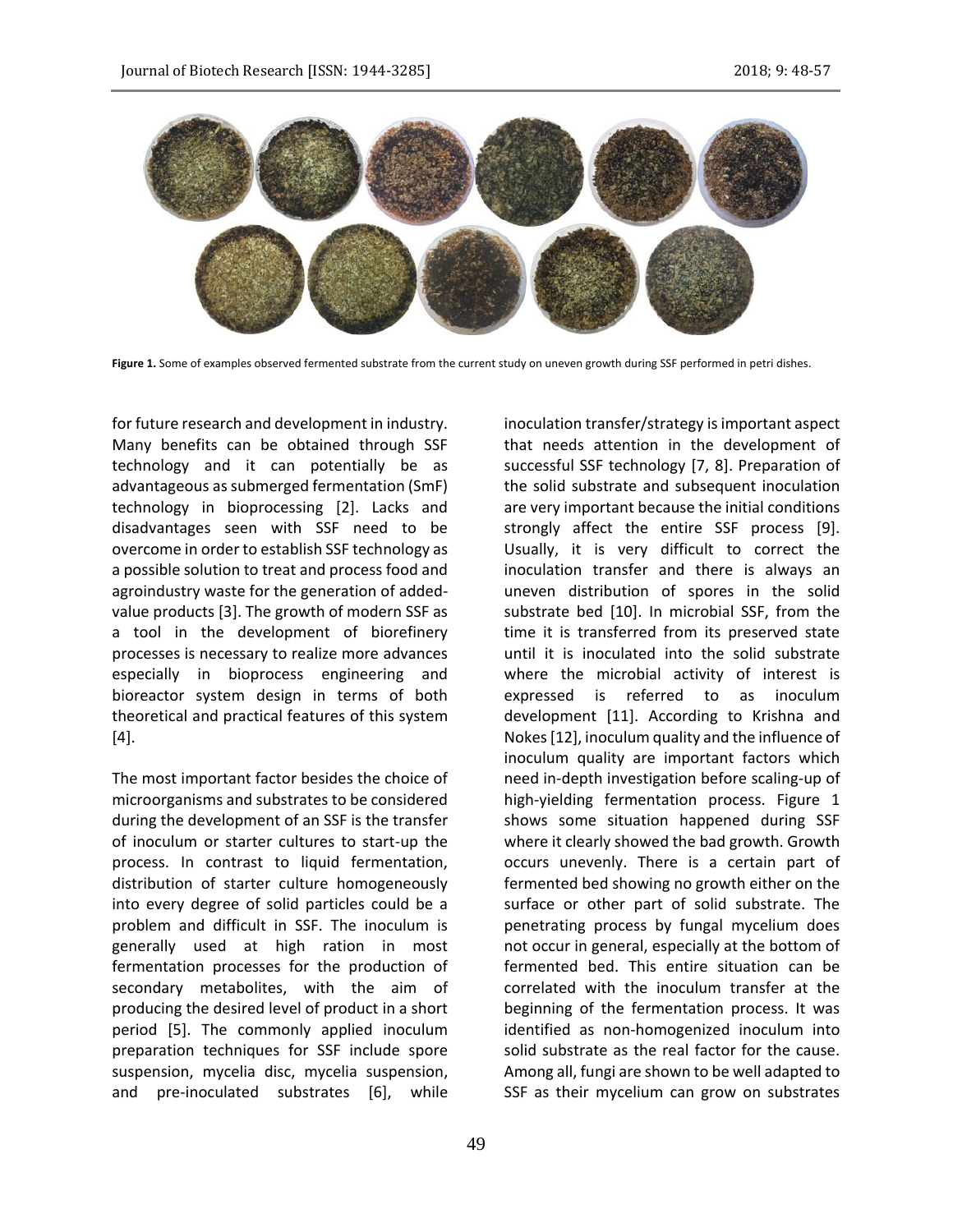surfaces and penetrate into the inter-particles spaces, thereby colonizing solid substrate.

Thus, standard procedures for inoculum transfer were developed to obtain satisfactorily homogenous transfer of the spores into the solid substrate particles prior the fermentation process. Here, we studied three (3) inoculum transfer techniques using spores suspension as inoculum. These simple preliminary studies also explore how development a proper technique can be exploited to improve process knowledge and definitely would have a great impact on the whole process. Hence, the objective of this study was to evaluate three inoculation techniques for better homogeneity of transfer to solid particles in order to establish the process of SSF for future bioprocess development.

# **Materials and methods**

### **Microorganisms**

*Aspergillus awamori* obtained from the School of Chemical Engineering and Analytical Science, Faculty of Engineering and Physical Science, University of Manchester are used throughout this study. A small amount of the spore suspension (0.5 mL) was spread on the surface of a 100 mL solid sporulation medium [5% (w/v) whole wheat flour and 2% (w/v) agar] in 500 mL Erlenmeyer flasks, and the inoculated flasks were incubated at 30°C for 7 days. Several glass beads (4-mm diameter) and 50 mL of sterile 0.1% (v/v) Tween 80 solution (Merck, Kenilworth, New Jersey, USA) were added to the flasks to form a stock spore suspension after gentle shaking. Fungal spores in universal bottle were stored at 4°C in agar slopes of solid sporulation medium as a stock culture and they were sub-cultured in the time interval of every two months. This strain produces compact colonies with huge spores and accumulates large quantities of black pigments during growth in the form of mycelium.

# **Solid state fermentation – The procedures**

Wheat bran was obtained from Cargill Wheat Processing Plant, Manchester, UK. The substrate was kept in airtight container and stored in cold room for future use. Briefly, 12 g wheat bran was weighed and put into the 250 mL flask before being sterilized at 121°C for 15 min. The substrates were allowed to cool at room temperature before inoculating with *A. awamori* spores and being moistened with an amount of sterile distilled water to obtain the initial moisture content 65%. For technique 1 and 2, sterile uninoculated moistened wheat bran was distributed into petri dishes. By using a sterile pipette, a spore suspension (1.2 x 10<sup>6</sup> spores/g substrate) was transferred onto the solid surface according to strategies 1 and 2 described below. While for technique 3, inoculum transfer was performed inside the flask and mixed homogenously by stirring with a sterile spatula. After mixing well, the content was distributed onto petri dishes. All petri dishes were incubated at 30°C for 16 days. At defined time intervals, one petri dish for every technique was taken out for organic matter loss analysis.

### **Inoculum transfer**

All experiments were carried out in commercial petri dishes, 1.5 cm high and 9 cm in diameter. This simple SSF system, which has similarities with tray bioreactors, was filled the inoculated solid substrate. In order to make sure the spores homogenously transfer into every solid substrate, three techniques for inoculum transfer were performed in this study (Table 1).

### **Sample analyses**

#### **1. Organic matter loss**

Biomass was estimated on the basis of loss of organic matter or dry solid during the course of fermentation [13]. It was assumed that organic matter loss is due to carbon dioxide formation by fungal metabolic activities during the fermentation process. This technique involves a drying process at 80°C using an oven. Fermented substrate was dried in an oven overnight to a constant weight, which was recorded as the final dry weight of solid substrate after fermentation.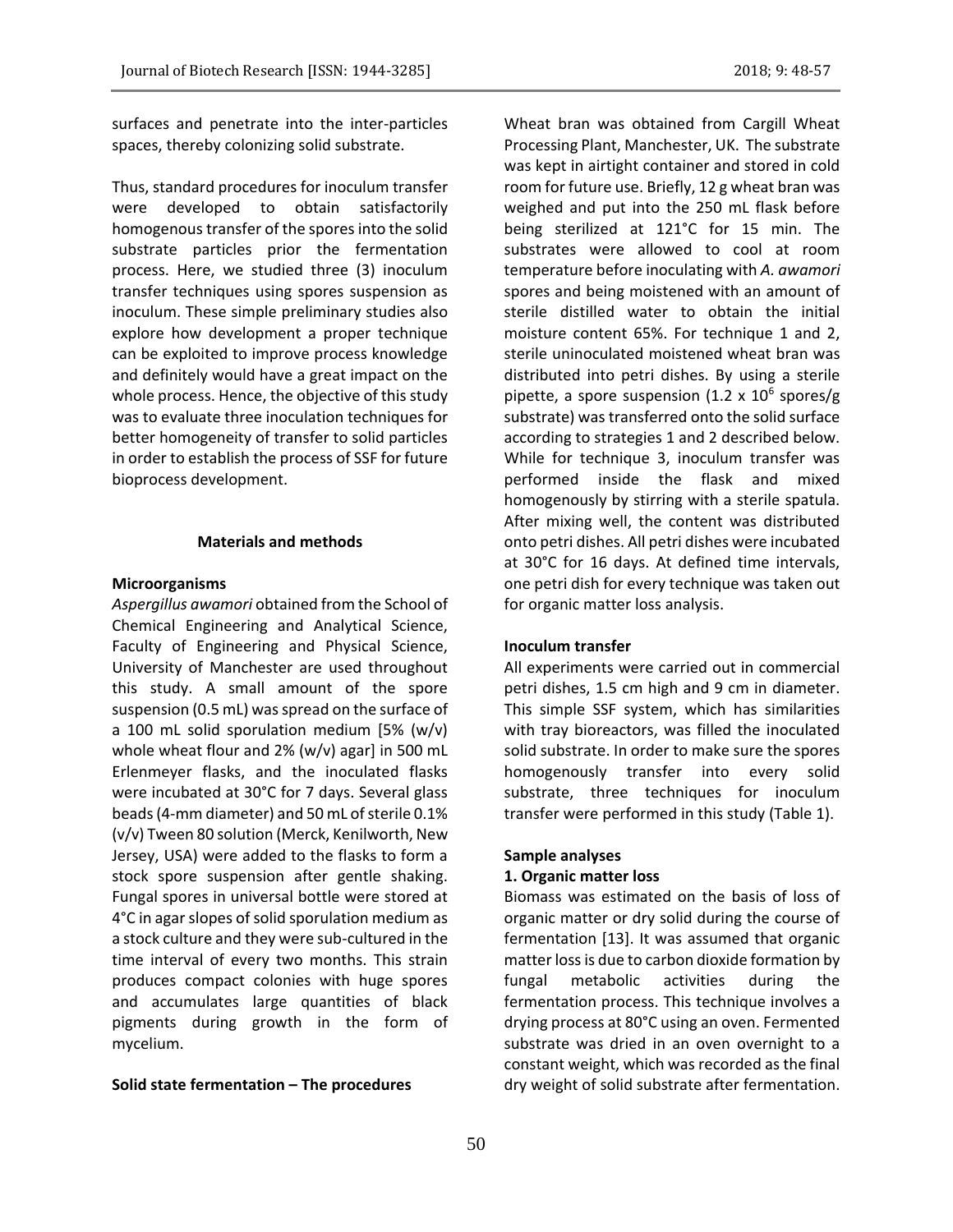**Table 1.** Three strategies for inoculum transfer were performed in this study.

| Technique   | Procedures                                                                                                                                                           |  |  |
|-------------|----------------------------------------------------------------------------------------------------------------------------------------------------------------------|--|--|
| Technique 1 |                                                                                                                                                                      |  |  |
|             | The spore suspension was transferred into the center of the solid substrate<br>over the solid surface.                                                               |  |  |
| Technique 2 |                                                                                                                                                                      |  |  |
|             | The spore suspension was distributed on the surface of solid substrate<br>randomly.                                                                                  |  |  |
| Technique 3 |                                                                                                                                                                      |  |  |
|             | Following the standard procedure described above with homogenous<br>distribution of the spore suspension in the flask before being distributed into<br>petri dishes. |  |  |
|             |                                                                                                                                                                      |  |  |

Organic matter loss was then calculated as the weight difference and expressed as a percentage of the initial dry weight of the samples.

*Organic matter loss* (%) = 
$$
\frac{W_i - W_f}{W_i} \times 100
$$

Where

- W<sub>i</sub>: The initial dry weight of solid substrate before fermentation
- $W_f$ : The final dry weight of solid substrate after fermentation

### **2. Spores**

At the end of the incubation period, samples were harvested for spores' analysis. The whole fermented substrate was blended using a foodprocessing blender to get homogenous substrate. Approximately 5 g (on a wet basis) from all the fermented substrates was extracted with 100 mL distilled water and shaken for 30 h on a rotary shaker (Infors AG-CH4103,

Switzerland) at 250 rpm and 30°C. Sample then filtered using muslin cloth to separate big particles and to obtain spores suspension. The concentration of the spore suspension was measured by hemocytometer. Spores suspension should be diluted enough so that the spores do not overlap with each other on the grid and should be uniformly distributed as it is assumed that the total volume in the chamber represents a random sample.

# **3. Enzymes**

# **(1) Glucoamylase activity**

Glucoamylase was assayed using the method as described by Ariff and Webb [14] using maltose as a substrate. Glucoamylase activity was determined by measuring the initial rates of glucose production and expresses as μmol of glucose liberated per minute per mL broth supernatant (μmol/min∙mL) or unit per mL (U/mL). Glucoamylase activity is expressed throughout this study in units of U/g material measured on a dry basis.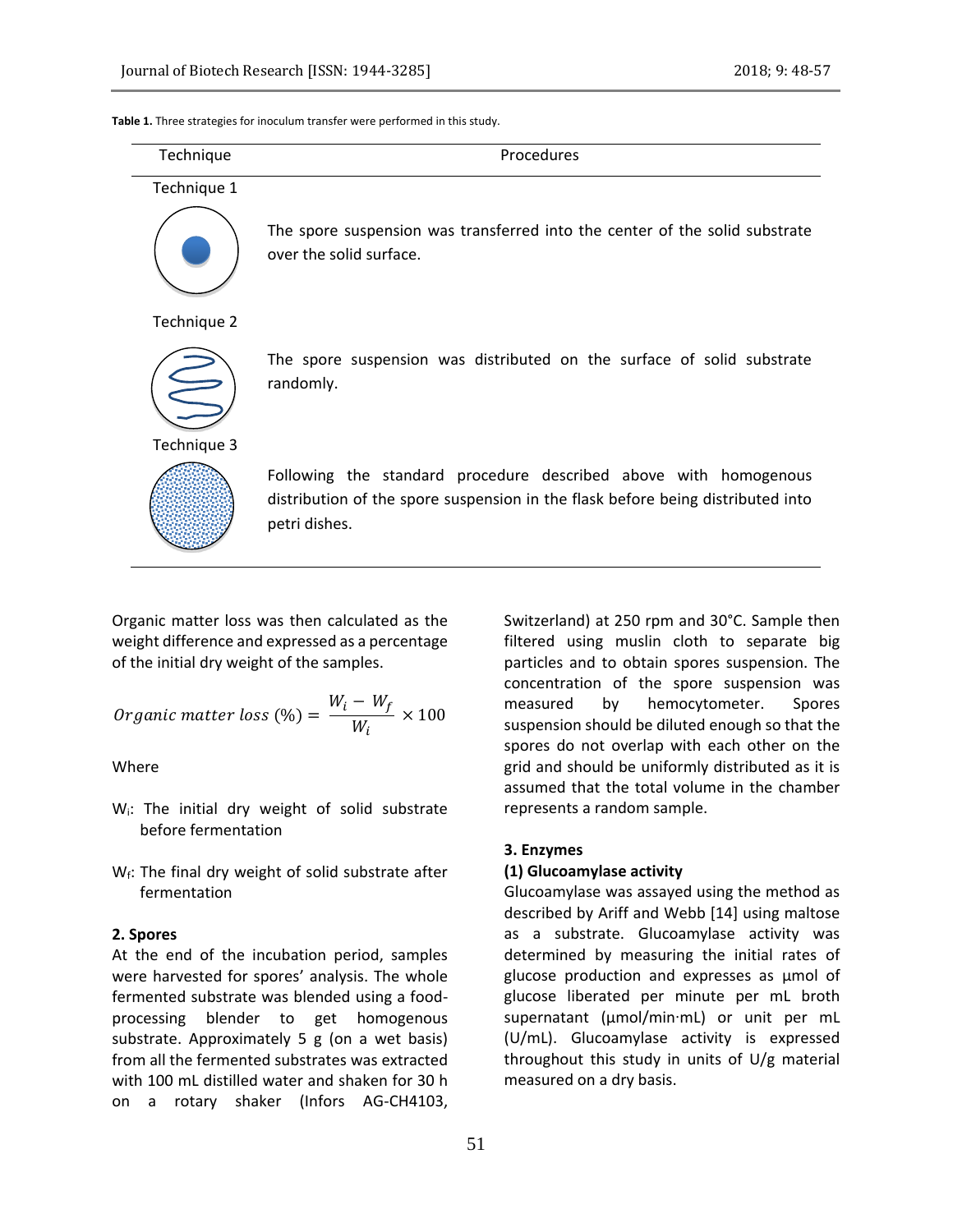# **(2) Protease activity**

Protease activity was evaluated by the formation of free amino nitrogen (FAN). FAN concentration was measured using the ninhydrin colorimetric method as outlined by the European Brewery Convention [15] with modifications made by Wang [16]. The method based on the color reaction between ninhydrin and amino acids at pH 6.7, which gives an estimate of amino acids, ammonia and in addition the terminal alphaamino nitrogen groups of peptides and proteins. The amounts of proteases for the production of one milligram FAN in one minute under controlled conditions was defined as one unit of activity (U/mL). The protease activity throughout this study was expressed in units of U/g material measured on a dry basis.

### **(3) Xylanase activity**

Determination of xylanase activity was conducted according to the method developed by Bailey et al. [17]. The assay is based on the release of reducing sugars from 1% (w/v) xylan (Sigma-Aldrich, Saint Louis, MS, USA) solution prepared in 0.05 M citrate buffer pH 5.4 by 3,5 dinitrosalycylic acid method (DNS method) at 50°C by using xylose to generate a standard curve. The xylanase activity was expressed throughout this work in units of U/g material measured on dry basis. One unit of xylanase activity was defined as the amount of enzyme producing 1 µmol xylose equivalents per minute under assay conditions.

### **Cellulase activity**

Filter paper cellulase activity was measured according to IUPAC recommendations [18] employing filter paper Whatman No. 1 as a substrate [19]. The procedures were designed to measure cellulase activity in terms of "filter paper units" (FPU) per milliliter (mL) of original (undiluted) enzyme solution. Quantitative results of the enzymes preparations must be compared on the basis of significant and equal conversion. The value 2 mg of total reducing sugars as glucose from 50 mg of filter paper in 60 min reaction time was designated as the intercept for calculating filter paper cellulase units (FPU) by IUPAC. The total reducing sugars was then determined by the DNS method [20]. The cellulase activity was expressed throughout this study in units of FPU/g material measured on a dry basis.

### **Results and discussion**

The inoculation transfer is an important aspect in SSF especially when involves fungi. In large scale SSF, the inoculum transfer may become a major relevance, because of the difficulties in distribution of fungal spores. The rationale of the study:

- The first cultivation on a solid substrates solid state fermentation (SSF) system used an inoculum that serves as a starter microorganism to make the fermentation successful.
- Inoculum transfer process in SSF represents one of the important subjects that need to be focused on to make sure the process is successful. Compared to submerged fermentation (SmF) where inoculum preparation is very easy in terms of creating homogeneity within the substrate preparation. The homogenous conditions between inoculum and substrate in SSF sometimes become very difficult to achieve and absolutely will affect the process.

Figure 2 shows an image of growth for comparison of three inoculum transfer techniques. Through visual observation, inoculum transfer upon the cultivation of SSF showed different patterns of fungal growth. For more details on the degree of fungal growth, data from organic matter loss are shown in figure 3. Fungal growth occurred where almost 75% substrates were consumed (measured at day 16) when inoculum transfer was homogenously transferred into solid substrate using technique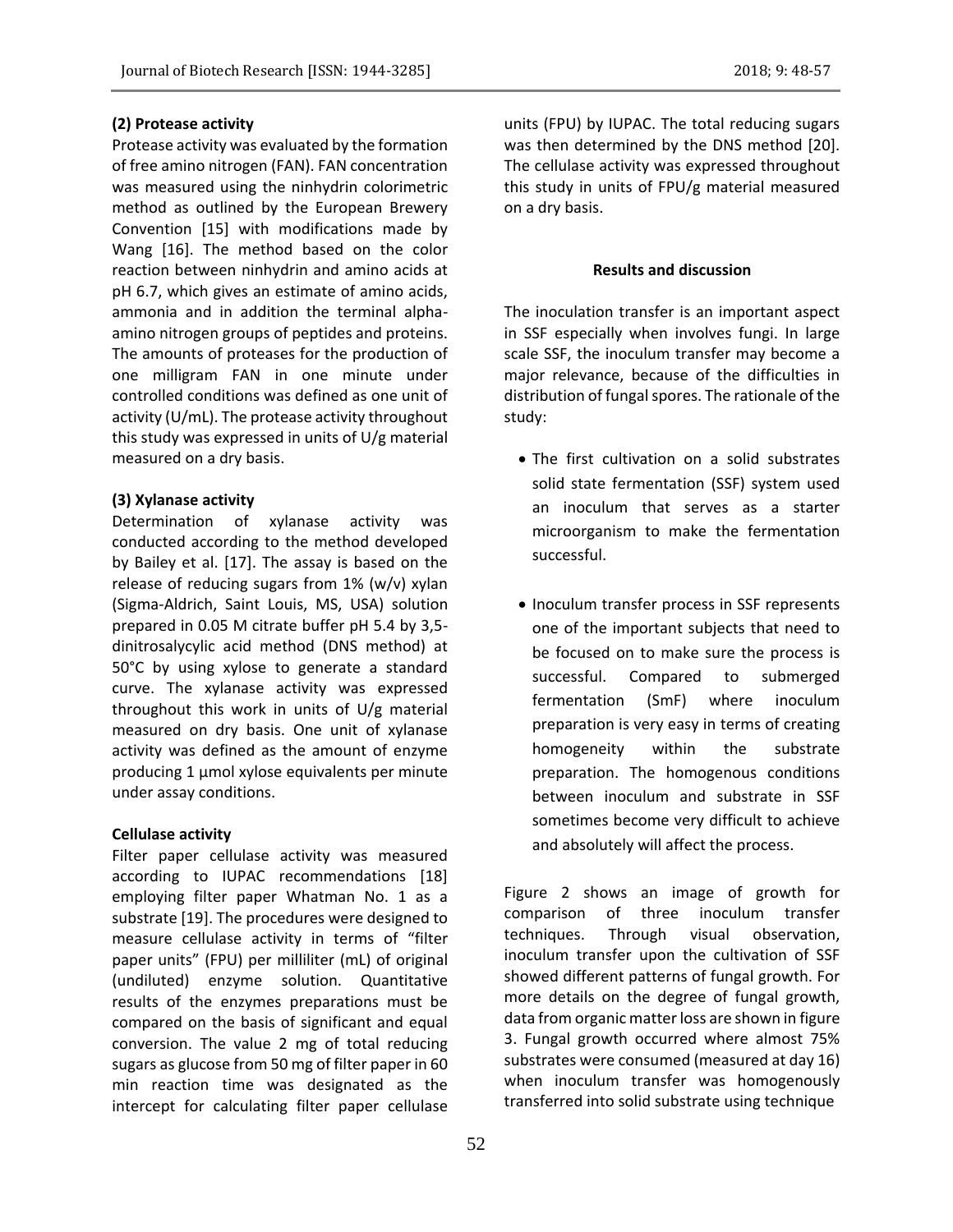|                     | Inoculum transfer technique |                    |             |
|---------------------|-----------------------------|--------------------|-------------|
| Fermentation<br>day | Technique 1                 | <b>Technique 2</b> | Technique 3 |
|                     |                             |                    |             |
| $\overline{2}$      |                             |                    |             |
| $\overline{4}$      |                             |                    |             |
| $6\phantom{a}6$     |                             |                    |             |
| 8                   |                             |                    |             |
| $10$                |                             |                    |             |

**Figure 2.** Image of the fermented substrate during fermentation process with three different inoculum transfer techniques.

3. With fermentation using technique 2, almost 50% of solid substrate was consumed and at the end of fermentation, there was solid substrate not utilized. Technique 1 promoted poor growth (33%) and growth was observed in the center and occurred a limited distance from the original inoculation. However, as eloquently stated by Soccol et al. [21], nutrients supplementation is needed in order to provide all necessary nutrient for optimum growth.

In SSF, fungi can sometimes grow well and produce larger amounts of targeted products. Complex fungal growth phenomena observed in SSF are associated with solid substrates that are typically heterogeneous and porous with void spaces [22]. The mycelium of fungal growth gives the filamentous fungi the ability to penetrate into solid substrates; however, this process can be influenced by many factors. These include the physical characteristics of the solid substrate, such as particle size and moisture content, which lead to the porosity of the fermented bed.

### **Production of spores**

As expected, the production of spores was elevated in technique 3, followed by technique 2 and technique 1 (Figure 4). Spores count increased about twelve-fold when SSF was carried using technique 3 during the inoculum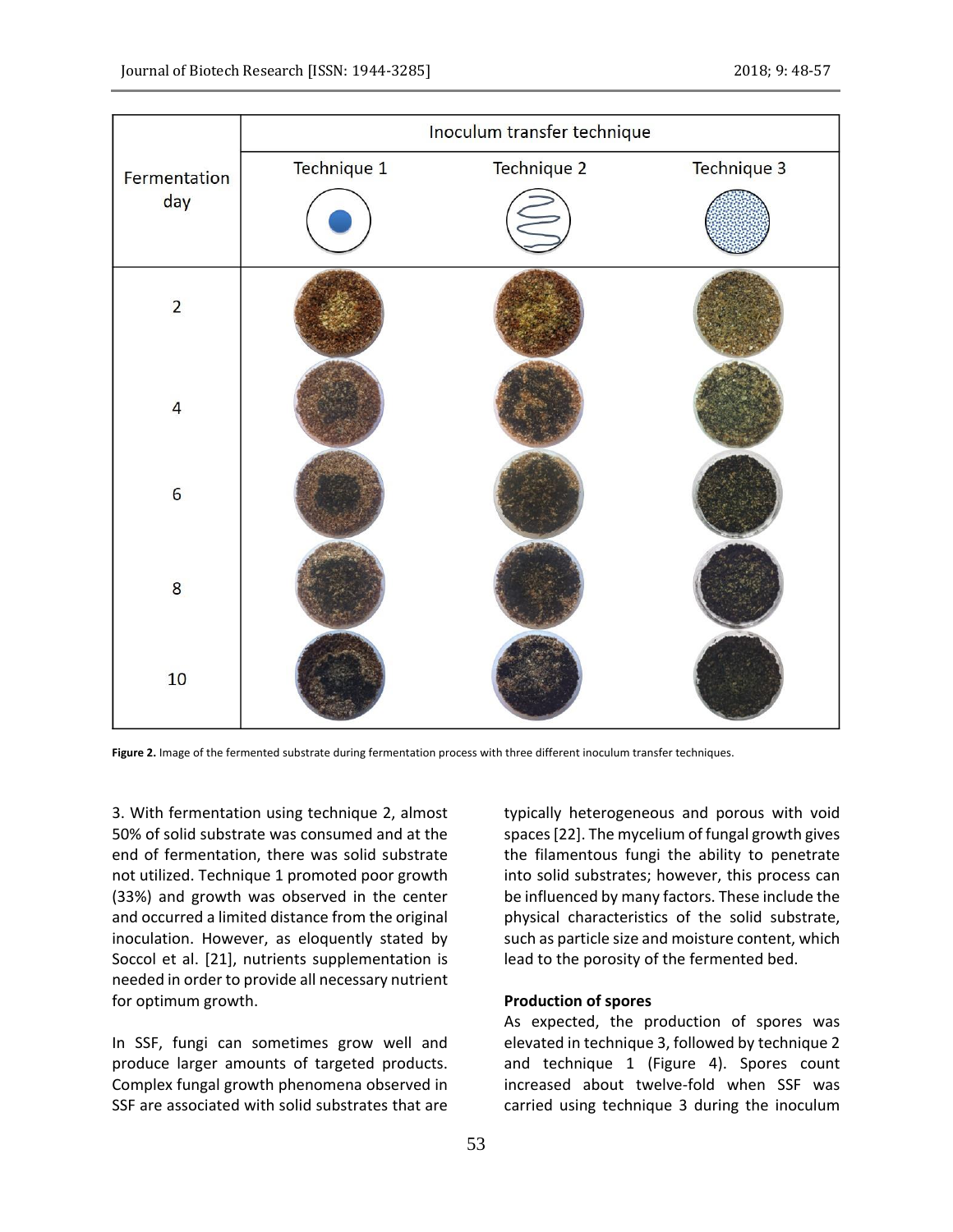transfer. Prior to starting the work, this study showed the importance of considering the inoculum transfer technique in assessing the productivity of any culture. This might determine the success of the SSF process.



**Figure 3.** Comparison of growth profiles between inoculum transfer techniques into solid substrate based on organic matter loss. ( $\Box$ ): technique 1; ( $\Box$ ): technique 2 and ( $\blacklozenge$ ): technique 3.



**Figure 4.** Spores count profile from fermented wheat bran with different techniques of inoculum transfer (at day 10).

#### **Production of enzymes**

This work also presents the SSF process of wheat bran using *A. awamori* for the production of an enzymatic consortium containing glucoamylase, protease, cellulase, and xylanase for each technique performed. Activity levels for glucoamylase that was produced for each technique are shown in figure 5A. Glucoamylase activity levels of 81.3, 148.29, and 301.23 U/g [db] were obtained after day 10 of fermentation time in technique 1, 2, and 3, respectively. Glucoamylase activity levels were higher when SSF was carried out with technique 3. However, almost a 4-fold glucoamylase activity decrease was recorded for with technique 1 compared to the technique 3. Protease activity levels measured in samples in figure 5B. Protease activity levels of 57.75, 104.71, and 170.32 U/g [db] were obtained after day 10 of fermentation time in technique 1, 2, and 3, respectively. Protease activity increased about three-fold when SSF was carried out with technique 3 compared to technique 1.

Activity levels for xylanase extracted in every studied technique with *A. awamori* is shown in figure 5C. Maximum xylanase activity levels of 119.72, 389.65, and 686.17 U/g [db] were obtained after 10 days of fermentation time in technique 1, 2, and 3, respectively. Xylanase production was 6 times higher with technique 3 compared to technique 1 and 2. Activity levels of cellulase involved in every technique are shown in figure 5D. Maximum filter paper activity levels of 4.33, 10.19, and 16.99 FPU/g [db] were obtained after 10 days of fermentation time in technique 1, 2, and 3, respectively. Cellulase production was 4 times higher with technique 3 compared to technique 1.

These results proved that technique 3 is an excellent fungus for enzyme production. This was attributed to the efficient distribution of inoculum prior to start the process. Spores was homogenously distributed among the solid particles substrate and assumed that it was covered in every single part in petri dishes. Same observation in spore's production, technique 3 proved to be more favourable for enzymes production. Improvement of spores' distribution in the system might be a reason explaining this behaviour. Production of all enzymes seemed very poor with technique 1. We conclude that with proper distribution inoculum to start SSF given an advantage to shorten the fermentation process. The longer fermentation time needed for the technique 1 and 2 for fungus to convert all the substrate to produce spores or enzymes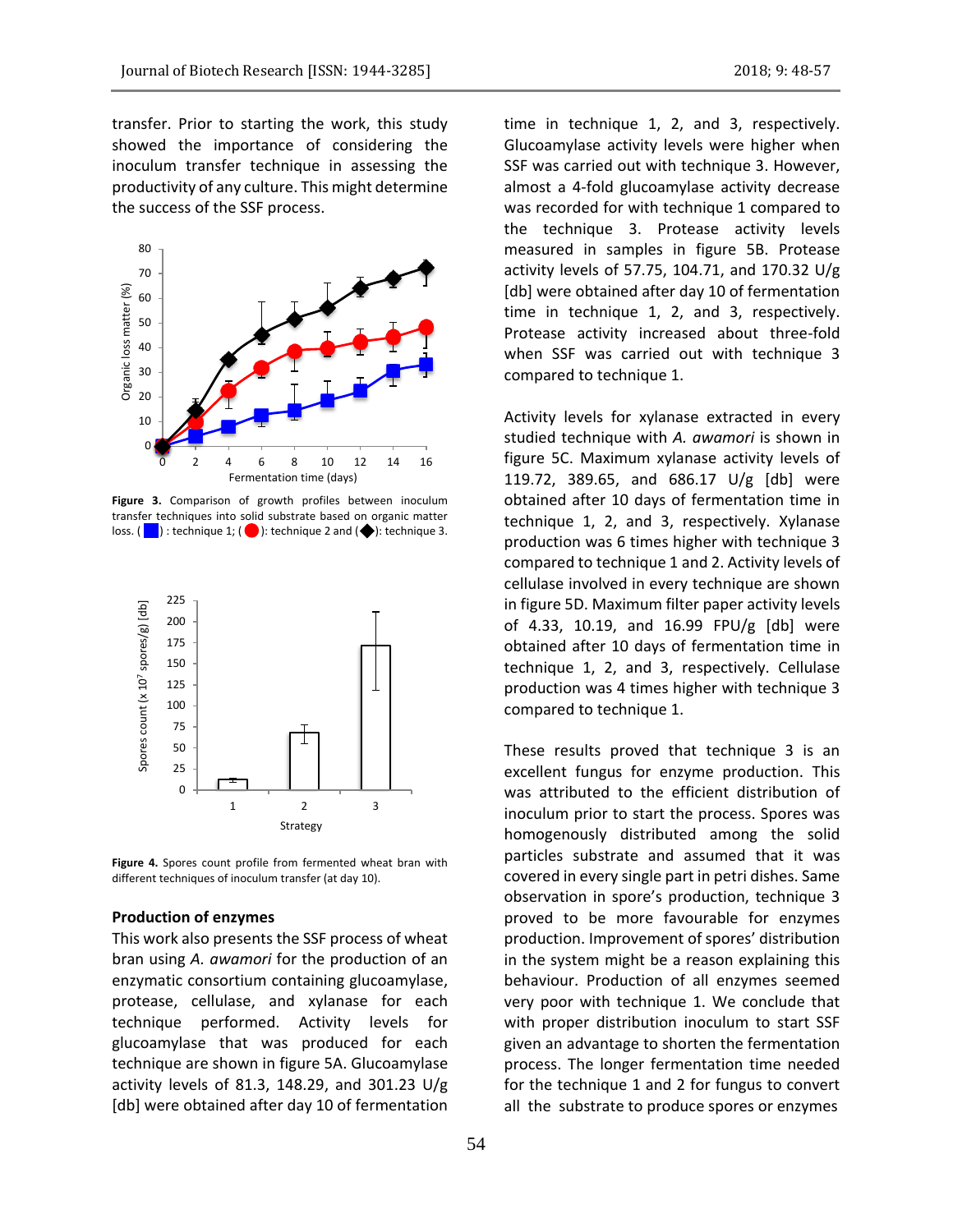

**Figure 5.** Activity of enzymes produced by the fungal culture of *A. awamori* with different techniques of inoculum transfer at day 10. [A]: glucoamylase activity; [B]: protease activity; [C]: xylanase activity and [D]: cellulose activity.

(or other targeted products). As studied by Ang et al. [23], the preparation of fungal inoculum used Cellophane Film Culture (CFC) technique provides an accurate estimation of fungal growth and the presence of laccase enzyme activity in SSF of rice husk.

In SSF, the inoculum process definitely will involve labor intensive due to the necessity to make homogenous conditions especially in large scale. Indeed, this will give a major advantage for the colonization of the substrate and the utilization of the available nutrients as shown in figure 6. The mycelium penetrates deeply into the inner solid substrate particles of wheat bran. The deep penetrating clean white mycelium and binding together the solid substrate, covered almost every part of the fermented bed and produced a compact fermented cake. Gutara et al. [24] developed strategies by using fermented cake of babassu cake as inoculum whereby increased production 1.5-fold with 10 times fewer spores than in conventional inoculation, indicating that fermented solids are an interesting alternative for inoculum development in SSF, mainly for large-scale processes. This also was supported by Kragh et al. [25] how important the inoculation method that could give huge impact the outcome of microbiological experiments in liquid cultures.

Preparation of the solid substrate and subsequent inoculation are very important because the initial conditions strongly affect the entire SSF process [10]. Processing steps in inoculum transfer must be taken into account to obtain satisfying of fungal growth. Generally, this standard procedure applies in small-scale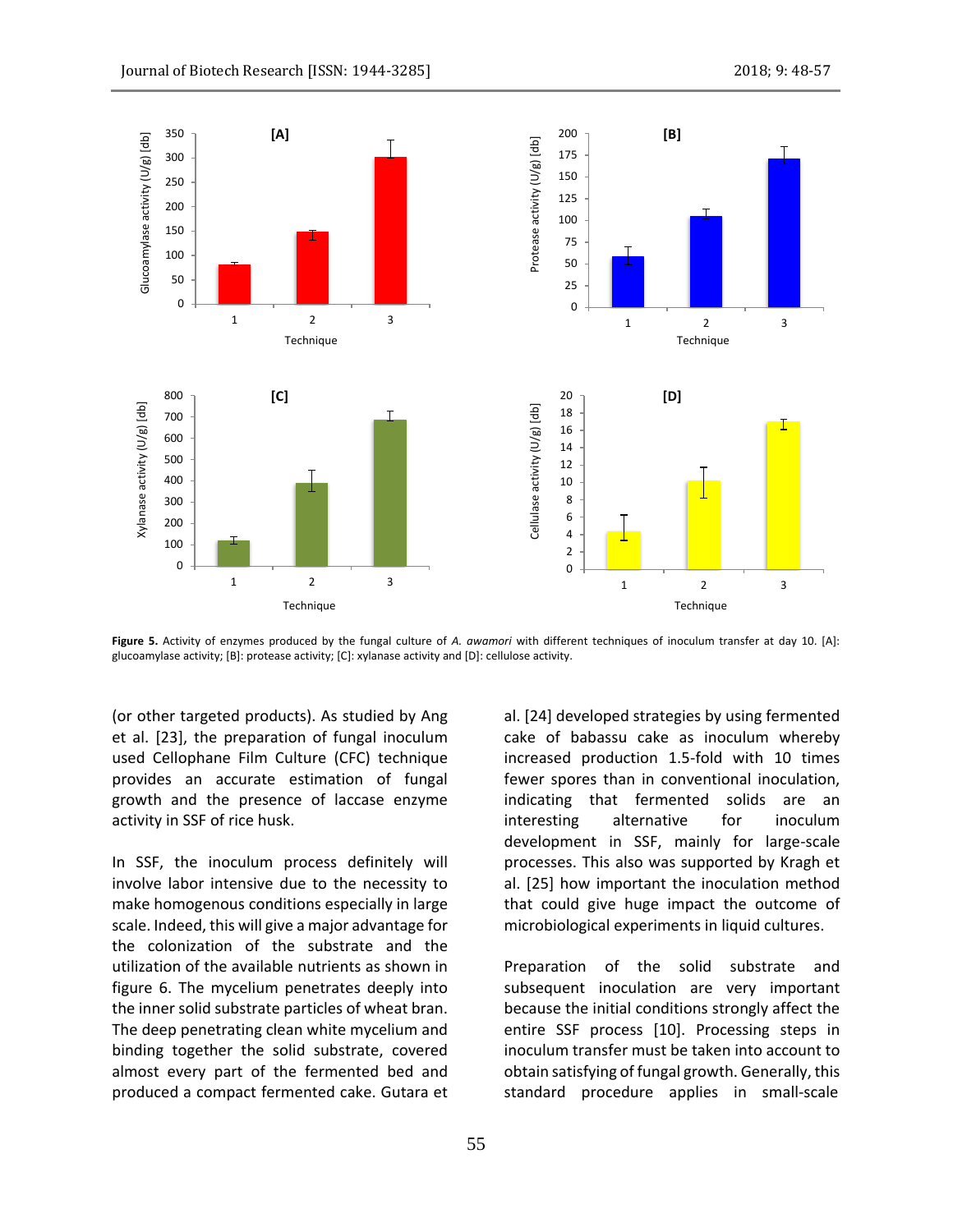

**Figure 6.** Images of fermented wheat bran for technique 3 of inoculum transfer. (a) image taken from the top of the surface of fermented solid; (b) image taken from the bottom of the petri dish and (C) cross section pieces of solid fermented cake.

laboratory work. In large scale, small reactor with mixing device can be built upon the inoculation process under sterile conditions. Roussos et al. [26] have proved through Zymotis, dedicated solid state bioreactor for inoculum development which can produced five times higher production of spores as compared to the agar medium in flask, constitutes a success in the development of large scale inoculum. Another strategy reported by Cunha et al. [27] by proposed an unconventional pre-culture with an initial fungal growth phase under SSF, and then followed by transition to submerged fermentation by adding the liquid culture medium to the mycelium grown on solid substrate. The technique proposed improved an approximately 3-fold improvement in endoglucanase productivity compared to conventional submerged fermentation. Here we show that the technique of inoculation of fungus cultures has profound effect on the fungal growth observed, including spores and enzymes production.

### **Conclusions**

Our results stress the importance of consistency in development and establishment of standard procedures for inoculum transfer into solid substrate for homogenous distribution to start the SSF process. Kragh et al. [25] stated, "the

importance of inoculation consistency throughout experiments and the substantial impact aggregate development in liquid batch cultures may have on the outcomes of microbiological experiments". This idea reflects to the solid state batch culture. In conclusion, we have discovered a connection between the technique of inoculation of fungus spores and the degree of distribution and homogeneity within those solid particles, thereby can affect the outcomes of experiments. Prior to starting the work, this study showed the importance of considering the inoculum transfer technique in assessing the productivity of any culture. A proper transfer technique was developed to achieve favorable distribution and homogeneity of inoculum within the fermented solid substrate. Technique 3 will be standard procedures for inoculum transfers for the future study. For scaling up, small reactors equipped with mixing devices or machinery to produce efficient homogenization. This factor might determine the success of the SSF process.

### **Acknowledgements**

This work was funded by Malaysian Agricultural Research and Development Institute (MARDI) and Government of Malaysia through the scheme's study leave.